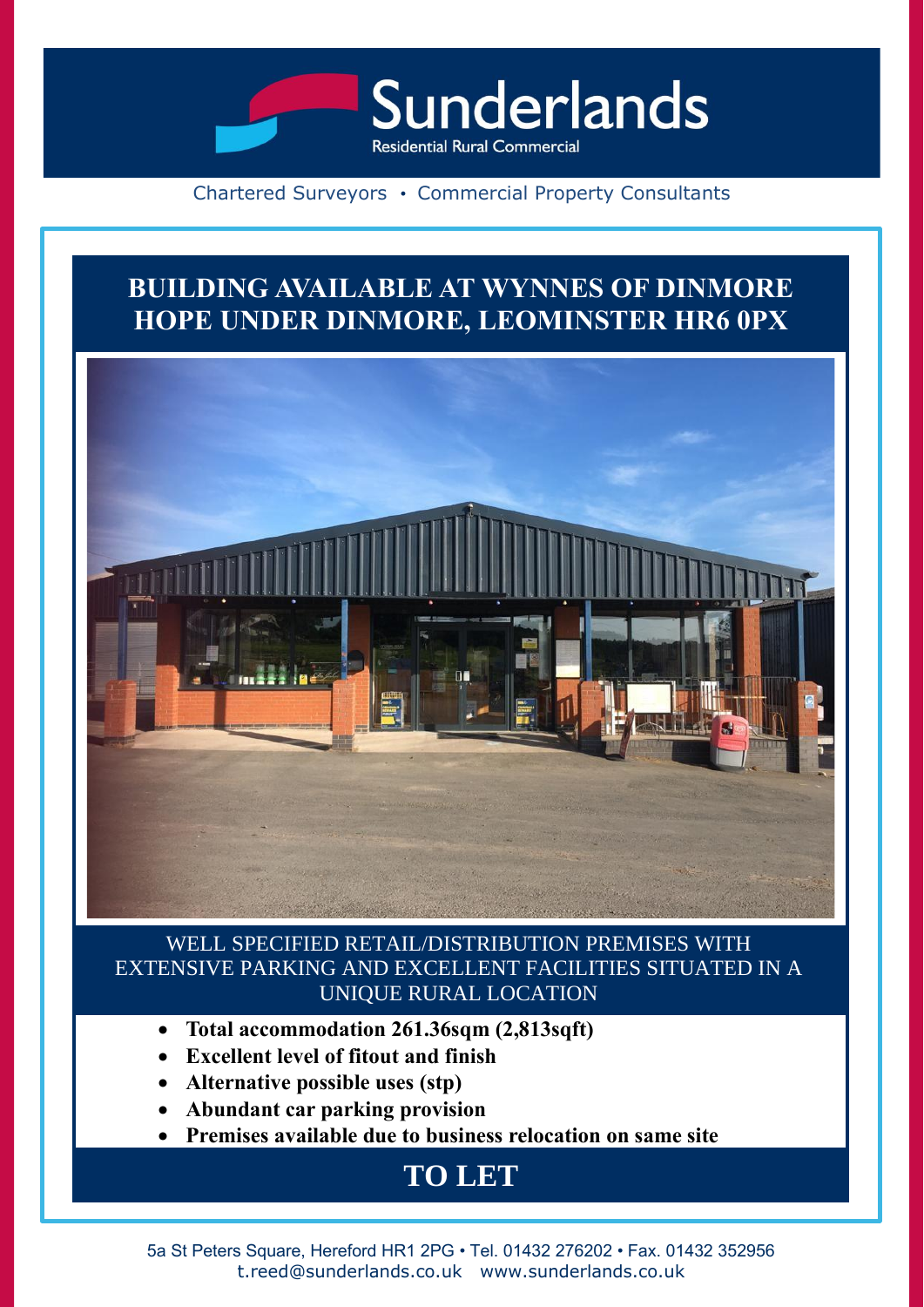| <b>Location</b>       | The building is situated approaching 9 miles north of Hereford (5<br>miles south of Leominster). The property is located by entering the<br>village of Hope under Dinmore from the bottom of Dinmore Hill<br>and following your satnav until you see the signs for Wynnes of<br>Dinmore which you can then follow to the subject property.                                                                 |                           |                       |
|-----------------------|------------------------------------------------------------------------------------------------------------------------------------------------------------------------------------------------------------------------------------------------------------------------------------------------------------------------------------------------------------------------------------------------------------|---------------------------|-----------------------|
|                       | This is a unique rural location with the nearby occupier retailing<br>country life supplies and equipment together with a range of<br>different animals and equipment. This is a rural location but there<br>are also residential premises, farm buildings and holiday cottages<br>within the general area.                                                                                                |                           |                       |
| <b>Description</b>    | The subject property comprises a well converted former agricultural<br>unit which has most recently been used for retail sales and a café.<br>The building was converted around 5 years ago and affords good<br>quality accommodation with oakwood flooring (underfloor<br>heating), insulated walls/roof together with having the benefit of a<br>fire alarm system and facility for security alarm/CCTV. |                           |                       |
|                       | The premises afford light, bright accommodation and have a<br>counter/tearoom to the front together with staff/customer wc<br>facilities at the rear and an office and rear storage.                                                                                                                                                                                                                       |                           |                       |
|                       | To the front there is a parking area available for a number of<br>vehicles.                                                                                                                                                                                                                                                                                                                                |                           |                       |
| <b>Accommodation</b>  | The property has been measured on a gross internal floor area basis:-                                                                                                                                                                                                                                                                                                                                      | Sqm                       | Sqft                  |
|                       | Ground Floor<br>Retail area and office<br>Rear storage<br><b>TOTAL</b>                                                                                                                                                                                                                                                                                                                                     | 232.00<br>29.36<br>261.36 | 2,497<br>316<br>2,813 |
| <b>Terms</b>          | The building is available to let to suitable tenants on a new repairing<br>and insuring lease at a commencing rent of $£17,500$ per annum for<br>a minimum term of 3 years. Further terms and conditions to be<br>agreed by negotiation and please note that all tenants will be asked<br>to comply with anti-money laundering regulations and associated<br>requirements. A deposit may also be needed.   |                           |                       |
| <b>Services</b>       | We understand the property has oil-fired central heating, mains<br>electricity (which will be sub-metered) and there is a private<br>drainage system.                                                                                                                                                                                                                                                      |                           |                       |
| <b>Business Rates</b> | We understand the property is assessed at a Rateable Value of<br>£12,000 such that qualifying applicants should be able to obtain<br><b>Small Business Rate Relief.</b>                                                                                                                                                                                                                                    |                           |                       |

None of these statements contained in these particulars are to be relied upon as statements or representations of fact. These particulars are not an offer or contract or part of one. Floor plans are provided for guidance as to the layout of the property only. Room sizes and measurements are approximate only. Please note we have not tested the equipment, appliances and services in the property and interested parties are advised to commission appropriate investigation before formulating their offer for purchase. Sunderlands are a member of the 'Ombudsman for Estate Agents Scheme' OEA and therefore adhere to their Code of Practice. A copy of the Code of Practice is available on request.